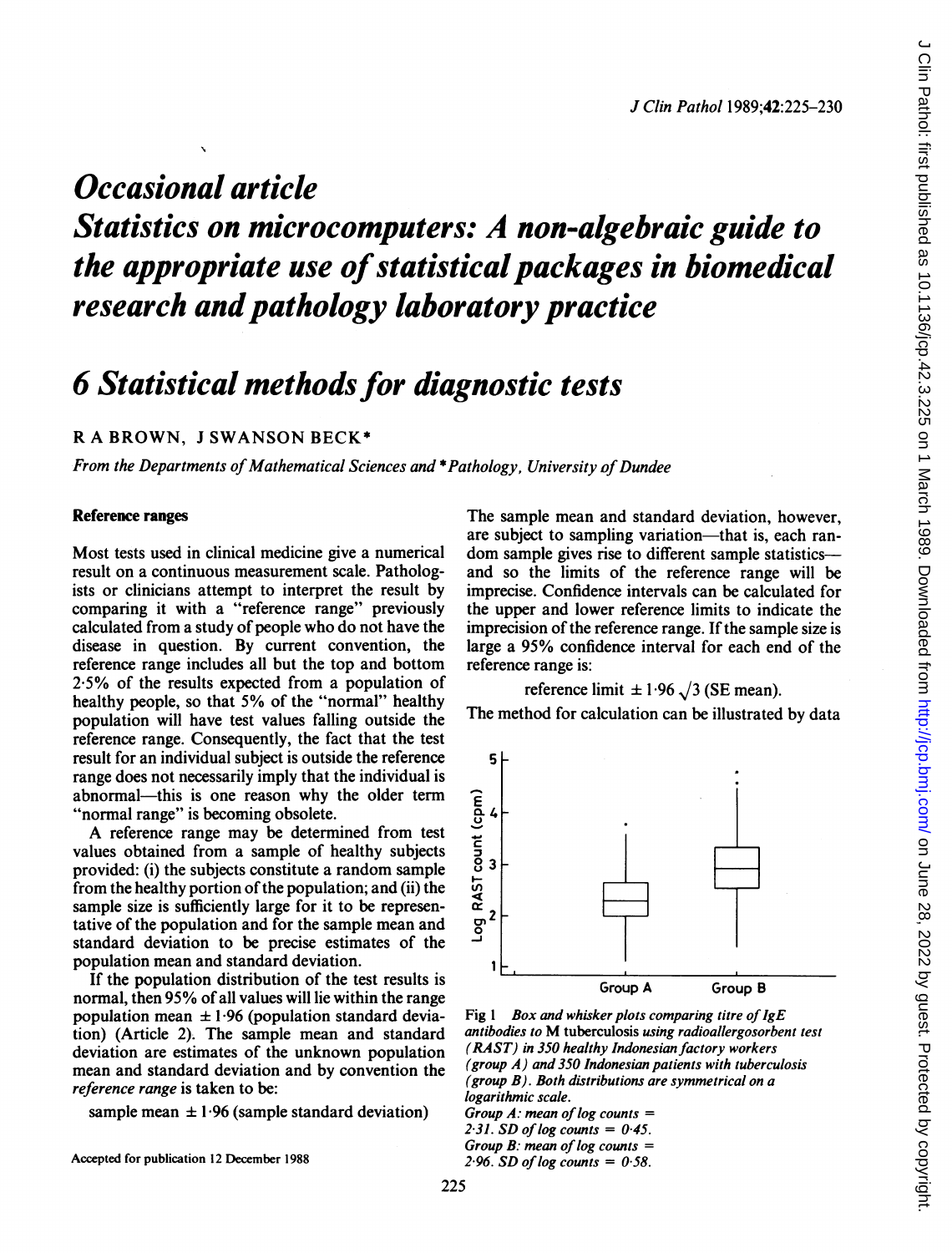obtained in a study of the prevalence and titre of IgE antibodies to Mycobacterium tuberculosis in healthy Indonesian factory workers (group A in fig 1). It is clear that the distribution of the counts in the radioallergosorbent test (RAST) is not symmetrical but that it becomes so after logarithmic transformation. These log-transformed results have a reference range of 1-42 to 3-20: the 95% confidence interval calculation indicates that the upper limit for the upper end of the range is 3-28 and the lower limit for the lower end point is 1-34. If these limits are backtransformed (using antilogs) this results in a reference range of 22 to 1905 cpm.

The concept of a reference range is not restricted to medical diagnosis but appears in the guise of a "tolerance interval" in industrial quality control. Comprehensive information on the internationally accepted definition of a statistical tolerance interval is contained in ISO Standard 3207.'

The validity of the calculations of the reference range and the confidence intervals for the reference limits depends very critically on the assumption that the test values are normally distributed so the sample must be assessed for normality and possible outliers using methods described in Article 2 before starting the reference range calculation. If the data are not normally distributed or contain inexplicable outliers the sample mean and standard deviation method cannot be used to determine the reference range. If the data are skewed to the right, a square root or a logarithmic transformation (as used with the data of fig 1) may bring about symmetry and perhaps normality thus permitting calculation by the above method.

Usually it will be safer to determine reference limits by a method which does not require normality of the raw test results. A universally applicable method is based on the percentiles of the observed distribution of the sample values. Any given percentile is that value below which a specified percentage of the distribution lies; so 2-5% of the sample values do not exceed the 2-5 percentile and 97 5% of sample values do not exceed the 97-5 percentile (this is analogous to the quartiles introduced in Article 1). On condition that the sample size is sufficiently large, this provides a very simple method of determining reference limits. Statgraphics will automatically calculate any specified percentiles of a set of results, and for the test results of the healthy workers shown in fig 1 the 2.5 and 97.5 percentiles of the untransformed RAST counts are 26 and 1518. This technique will only produce reliable results if the sample size is sufficiently large for the sample to be representative of the variability in the population (greater than 100 to be safe); for small samples the same percentiles will be very imprecise estimates of the corresponding population values. A 95% confidence

interval for the 2-5 percentile may be found as follows: 0 025 (sample size)

 $\pm 1.96 \sqrt{(0.025 \times 0.975 \times \text{sample size})}$ 

this will give two values which will not usually be integers: then round the values up to the next integer. $<sup>2</sup>$ </sup> For example, if the sample size is 350 then the above calculation gives the values 3-48 and 14 02 which are rounded up to 4 and 15. This means that the 95% confidence interval for the 2-5 percentile stretches from the fourth smallest up to the fifteenth smallest test value (17 to 32). The corresponding interval for the 97 <sup>5</sup> percentile is determined by counting down the same number of values from the largest test value (giving 1180 to 1995). Thus the reference range based on percentiles and allowing for uncertainty in the percentiles is 19 to 1995, which is not very different from that found by using the previous method based on the assumption of normality of log RAST count.

There are several sources of variation which are likely to affect the test value produced by any well monitored and accurately calibrated analytical technique for a given subject: for example, (a) inherent random error in the analysis of the sample, usually monitored by quality control methods; (b) timerelated variation; (c) variation associated with physiological changes; (d) variation associated with external factors such as diet, tobacco, or alcohol consumption, exercise, posture and so on before taking the test specimen. Such factors will tend to increase the variability of results and, in the absence of information about the magnitude of their effects on variability, it may be difficult to interpret a result which lies "just outside" the reference range; thus a healthy subject who has a "true" value close to the upper reference limit may give a test result above the limit. Similarly, a diseased subject who has a "true" value above the upper reference limit could be within the reference range when tested.

### Assessment of diagnostic tests

In view of the uncertainties inherent in comparing a test result with a reference range it is worth while examining the criteria that should be used in assessing and choosing diagnostic tests.<sup>34</sup> To assess a particular diagnostic method results must first be obtained from a group of persons who have the fully developed disease and a group in which the disease is absent. In practice, diagnostic tests are often used to assess patients who are in the early stages of disease; this raises the question of whether comparison of the above groups addresses the correct question. The criteria for determining the presence and absence of the disease in these two groups must be carefully stated and should be in accord with standard well understood  $\epsilon$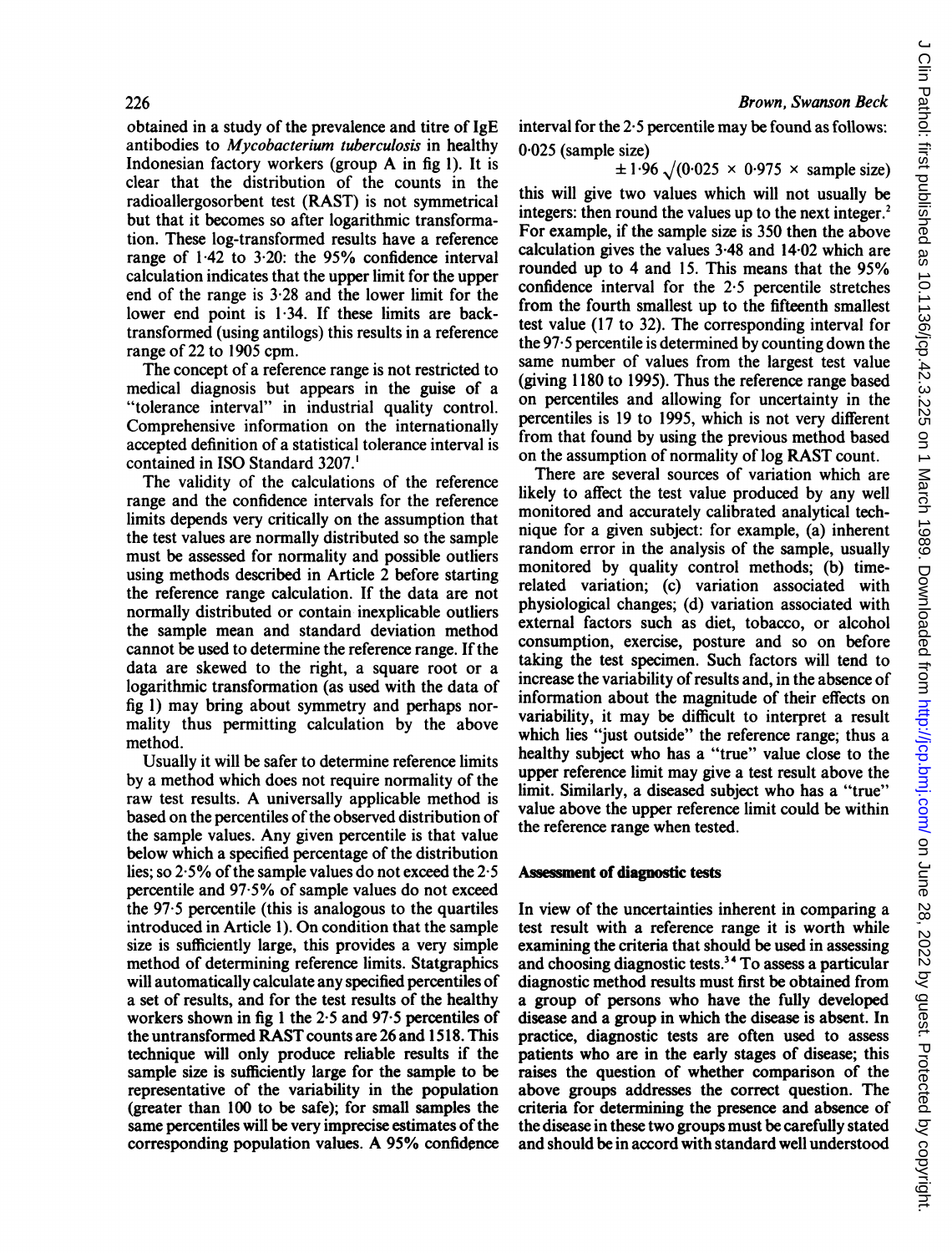|                |                                    | <b>Disease</b> |                |                    |  |
|----------------|------------------------------------|----------------|----------------|--------------------|--|
|                |                                    |                | Present Absent | Total              |  |
| Test<br>Result | <b>Positive</b><br><b>Negative</b> | a<br>с         | b<br>d         | $a + b$<br>$c + d$ |  |
| Total          |                                    | $a + c$        | $b + d$        | $a + b + c + d$    |  |

Fig 2 For any specified cut off point the results of a single test on a group of patients with the disease and a group of controls without the disease may be classified into a  $2 \times 2$ table.

and accepted methodology (a "gold" standard). The criteria for what constitutes a positive test result must be carefully and unambiguously stated. For example, if the test result is determined by comparison of peaks on a chart then the precise way in which the peaks are located and exactly how they are compared should be explained unambiguously.

If the initial studies on a proposed new diagnostic method were based on 350 healthy subjects and 350 patients with pulmonary tuberculosis who had been diagnosed as having the disease on the basis of some independent, well defined, and accepted criterion (in this case chest  $x$ -ray pictures), the test results might be as shown in fig 1. The investigator might perform a Mann-Whitney U test (Article 3) as the test results are not normally distributed, the resulting p value being less than 0-0001.

The investigator would be wrong to conclude from this that the assay has high diagnostic value because the Mann-Whitney U test is designed to answer the question: "do the data provide evidence of a difference in the medians of the population distributions for healthy and diseased individuals?" This is largely irrelevant for judging the clinical value of a diagnostic test, where the critical decision must involve a notion of a cut off point to assist in decision taking. In practice, values above a certain critical limit will be regarded as indicating that the patient has the disease, and lower values that it is unlikely that the patient has the disease. The pertinent question must concern not merely the separation between the medians (or means) of the corresponding population distributions for the healthy and diseased groups but separation of the distributions as a whole. It is relatively common for the

|                |                                    | <b>Disease</b> |           |            |
|----------------|------------------------------------|----------------|-----------|------------|
|                |                                    | Present        | Absent    | Total      |
| Test<br>Result | <b>Positive</b><br><b>Negative</b> | 250<br>100     | 96<br>254 | 346<br>354 |
| Total          |                                    | 350            | 350       | 700        |

Fig 3 The observed incidence of positive and negative test results based on the data of  $fig\,l$  when a positive result is defined as a RAST count exceeding 320 cpm.



Fig 4 Receiver-operator characteristic curve (ROC) for a hypothetical diagnostic test based on the RAST counts of fig 1. Selected cutoff points are marked.

distributions to overlap, and this raises the possibility that a healthy subject will be classified as diseased or that a diseased subject may be classified as healthy. Assessment of a diagnostic test must concentrate on such issues and look at the risks of misclassification.

As the initial assessment of the value of the proposed new test depends on its application to a group of patients with clearly established disease and to people who are definitely healthy the results for any selected cut off point can be summarised in a  $2 \times 2$ table (fig 2). The *sensitivity* of a test is defined as the proportion of the patients who have the disease in whom the test result is positive  $(a/(a + c))$ , and this is a measure of the probability that a person who has the disease will give a positive test result. The specificity of a test is defined as the proportion of healthy subjects in whom the test result is negative  $(d/b + d)$ ), and this measures the probability that a healthy person will give a negative test result. The false positive rate is the proportion of the healthy subjects who give a positive test result  $(b/b + d)$ , and the *false negative rate* is the proportion of those subjects who have the disease but who give a negative test result  $(c/(a + c))$ . Thus in this example with the cut off point set at <sup>a</sup> RAST count of <sup>320</sup> the test identified correctly <sup>71</sup> 4% of those with the disease but failed to detect the disease in 28-6% of cases. It also correctly identified 72-6% of those who

|                |                             | <b>Disease</b> |            |             |
|----------------|-----------------------------|----------------|------------|-------------|
|                |                             | Present        | Absent     | Total       |
| Test<br>Result | Positive<br><b>Negative</b> | 714<br>286     | 274<br>726 | 988<br>1022 |
| Total          |                             | 1000           | 1000       | 2000        |

Fig 5 Expected numbers of subjects in the four categories in a group of 2000 subjects if a positive test result is defined to be <sup>a</sup> RAST count exceeding 320 cpm, when the prior estimate of the disease probability is  $0.5$ .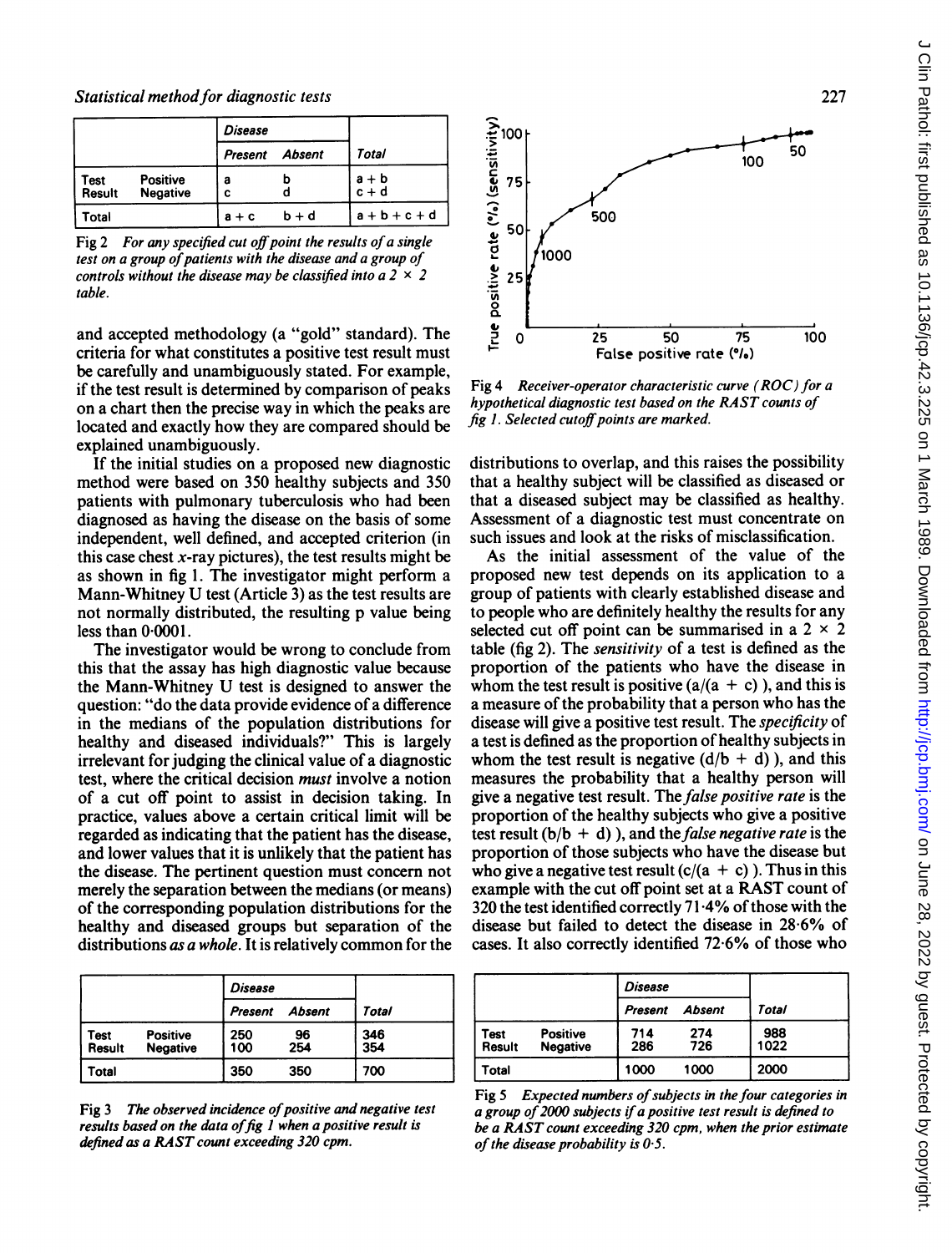were disease-free but was positive in 27-4% of cases where the disease was absent (fig 3).

Very few diagnostic tests have 100% sensitivity and 100% specificity, and consequently it should be realised that although knowledge of these operating characteristics of a test is very important,this is not in itself sufficient to determine the probability that the disease is present when the test result is positive, or of absence when the test proves negative.

When selecting a test it is necessary to compare the sensitivity and specificity of the available tests. As a general rule the test with the highest sensitivity should be selected for clinical diagnosis unless its specificity is unacceptably low. When a test is to be applied for screening purposes it can be argued that it is important that as large a proportion as possible of those who give a positive test result do, in fact, have the disease the screening program is meant to detect, and so the sensitivity should be high. A test used to confirm <sup>a</sup> diagnosis should have a high specificity-that is, it should produce a negative result in a high proportion of those who do not have the disease.

The sensitivity and specificity of a test can be changed by altering the criterion for positivity. When the test gives numerical values on a continuous scale a cut off point is used to define the boundary between positive and negative results. For example, in fig <sup>1</sup> a cut off point at 500 (log  $500 = 1.699$ ) results in a sensitivity of 66% and a specificity of 77%. By moving the cut off point down the scale a greater proportion of diseased subjects will give a positive tests result so the sensitivity increases, but this occurs at the cost of fewer subjects without the disease giving a negative resultthat is, decreasing specificity. The receiver-operator *characteristic (ROC) curve* of a test is a graph which is constructed by plotting for a series of cut off points, the sensitivity (true positive rate) against the false positive rate (100-specificity). This curve is shown in fig 4 for the data displayed in fig 1, and it is apparent that the test can not provide a very high true positive rate coupled with <sup>a</sup> low false positive rate. The ROC may be used to determine the optimal cut off point for the test according to the costs and benefits (in the widest sense) resulting from correct and incorrect diagnoses. Competing tests may be assessed by comparing their ROC curves.

The probability that a patient with a positive test result has the disease depends not only on the sensitivity and specificity of the test but also on the pretest or prior estimate of the probability that a patient presenting with a particular combination of signs and symptoms has the disease. Note that an investigation designed to assess <sup>a</sup> test and determine its ROC curve does not provide this information as the assessment will be based on roughly equal numbers of healthy and diseased persons. The prior estimate of disease

Brown, Swanson Beck

| <b>Prior</b> estimate<br>of disease<br>probability | Positive<br>predictive<br>value | Predictive<br>value of a<br>negative result |
|----------------------------------------------------|---------------------------------|---------------------------------------------|
| 0.1                                                | 0.225                           | 0.958                                       |
| 0.3                                                | 0.528                           | 0.856                                       |
| $0.5$<br>$0.7$                                     | 0.723                           | 0.717                                       |
|                                                    | 0.859                           | 0.521                                       |
| 0.9                                                | 0.959                           | 0.220                                       |

fable

probability must be based on past experience of the prevalence of the disease among patients with the specified signs and symptoms.

If the prior estimate was, for example,  $50\%$ —that is, in 2000 patients presenting one would expect 1000 to have the disease—then the data from the test evaluation may be combined with this information to give the results shown in fig 5. Of the 1000 patients with the disease, 714 will give a positive test result, and 274 of the 1000 patients who do not have the disease will also be positive. Consequently one should expect 988 positive test results and the proportion of diseased patients among these to be 714/988 or 72-3. Thus a positive test result converts a 50% chance that the patient has the disease into a 72% chance.

The *positive predictive value* (PPV) of a positive test result is the probability that a patient who gives a positive test has the disease and the *predictive value of a* negative result (PVN) is the corresponding probability that a patient with a negative result does not have the disease. The table shows the positive and negative predictive value for prior estimates ranging from 10% to 90% when the sensitivity and specificity of the test are <sup>71</sup> 4% and 72-6%. In this case the results are not particularly impressive, which is a reflection of the fact that the RAST count is not <sup>a</sup> good diagnostic indicator in this particular situation.

It must be borne in mind that the results of an assessment of a diagnostic test which compares those without the disease and those with fully developed disease are likely to overstate the predictive value of a positive or a negative result when the test is applied to patients who do not have the fully developed disease as the distribution of test results in such patients is likely to be closer to that of the disease-free group than the distribution of test results from patients with fully developed disease.

#### Discriminant analysis

There are many clinical situations in which a single diagnostic test may not be sufficiently specific or sensitive to diagnose a disease and it is usual to perform two or more different tests and base the diagnosis on the combined results. The assessment of such situations leads naturally to investigation of the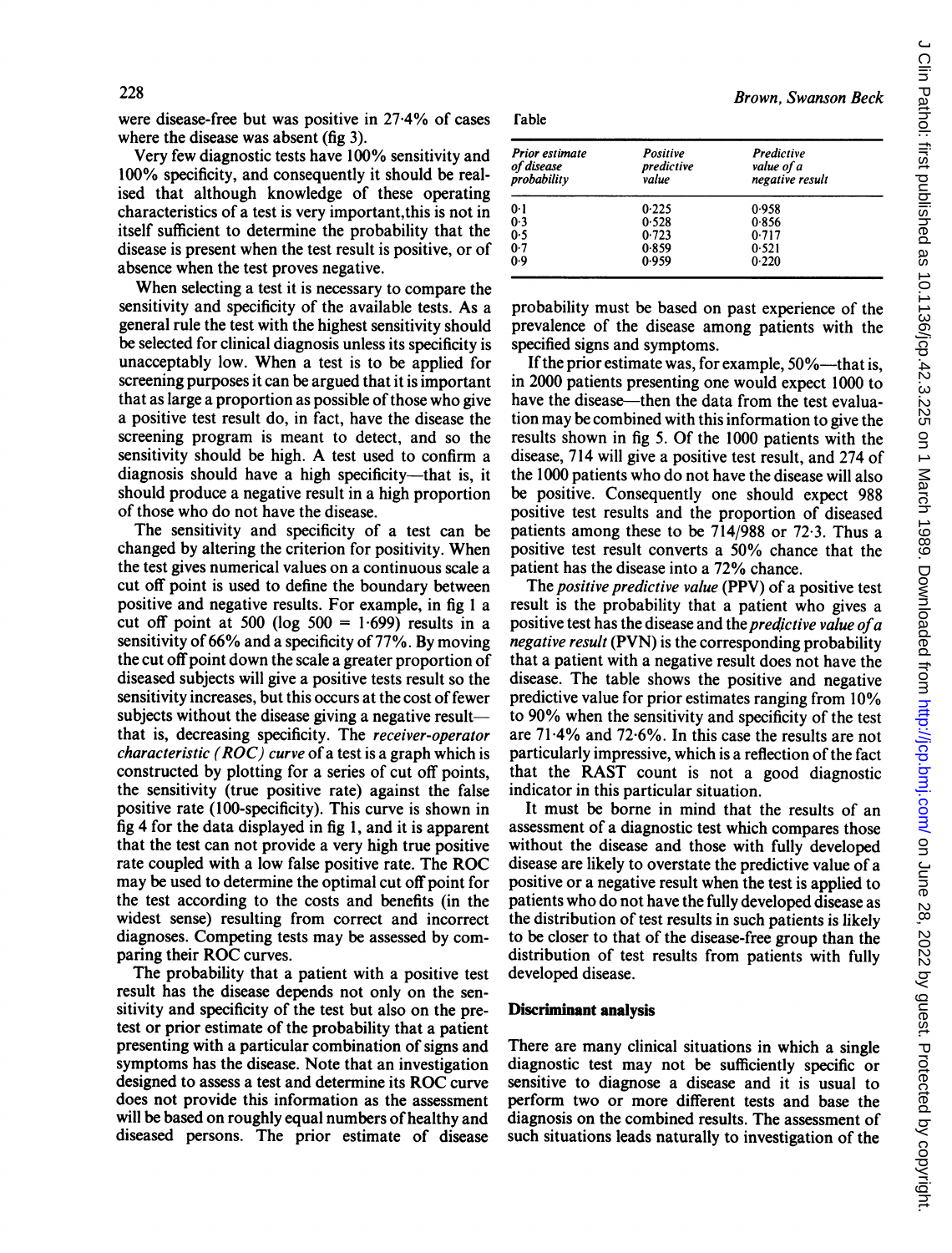

Fig 6 Scatterplot of results of radioimmunoassay (antigen) and bioassay ( $activity$ ) of serum factor VIII in 21 confirmed female carriers of haemophilia and 23 normal women. The straight line indicates linear discriminant function.

sensitivity and specificity of the combination of two or more tests. Discriminant analysis is the method generally chosen for determining objectively the cut off region between controls and patients. For example, assays for serum factor VIII based on radioimmunoassay and bioassay were compared for their diagnostic value in detecting women who were carriers of haemophilia.5 The results for each test taken separately showed substantial overlap between women who were carriers and controls. When, however, the results were displayed in a scatterplot it was clear that the two groups could be separated almost completely by an imaginary diagonal line (fig 6). On this basis it would be possible to set out the rule: "classify the subject as a carrier if the results of the pair of tests lie above the line". For this cut off line the sensitivity is 86% and the specificity is 100%, so the combination of the two tests is an immense improvement over the use of either test alone.

Discriminant analysis<sup>67</sup> is the name given to the statistical technique for determining objectively the position of the line which best discriminates between the two groups, in the sense of producing as few misclassifications as possible in the data from the original investigation. The line separating the two groups defines the linear discriminant function which is merely a formula for combining both test results into a single *discriminant score* which may then be used to

|                                        | <b>Discriminant Analysis for Factor VIII</b>             |     |
|----------------------------------------|----------------------------------------------------------|-----|
|                                        | <b>Unstandardised Discriminant Function Coefficients</b> | vaı |
| activity<br>antigen<br><b>CONSTANT</b> | 0.0347<br>0.0272<br>0.2350                               | Re  |

Fig 7 Statgraphics output for linear discriminant analysis of the data of  $\tilde{f}$ ig  $\tilde{6}$ .



Fig 8 Plot of the discriminant scores for the data of fig  $6$ .

assess sensitivity and specificity in the usual way. The Statgraphics output for the data of fig 6 is shown in fig 7; the "unstandardised discriminant function coefficients" are interpreted as meaning that a negative test result is one for which the discriminant score, 3-47 (factor VIII antigen)  $-2.72$  (factor VIII activity) exceeds  $-23.5$ . The discriminant scores for both groups are plotted in fig 8 and show almost complete separation of the groups.

The sensitivity and specificity of the pair of tests may be examined by calculating the misclassification rates for other cut off points than that resulting from the discriminant analysis. This is done by replacing the value  $-23.5$  by a range of alternatives. The data manipulation facilities of Statgraphics can be used to calculate the discriminant score 3-47 (factor VIII antigen  $-2.72$  (factor VII activity) for each person in both the control and the carrier group, and the tabulation facilities can be used to calculate how many persons in either group have discriminant score less than each alternative cut off value. From this the sensitivity and specificity at each alternative value can be determined which enables the ROC curve to be plotted.

Discriminant analysis is not limited to pairs of measurements; it may be applied to situations in which several different measurements have been made on each of a number of subjects in different groups with the intention of finding linear discriminant functions which allow newly observed subjects to be allocated to one of the groups. It should be noted, however, that the method will be reliable only if the subjects used in the original investigation were allocated to the groups by some well understood and reliable method.

The method of discriminant analysis used by Statgraphics and similar packages can not cope successfully with data which consist of a mixture of measurements (continuous variables) and categorical or ordinal data. Advice from your local statistical guru should be sought if your data include both types of variables.

#### Reprise

This series of articles has presented several standard techniques of statistical analysis and has sought to